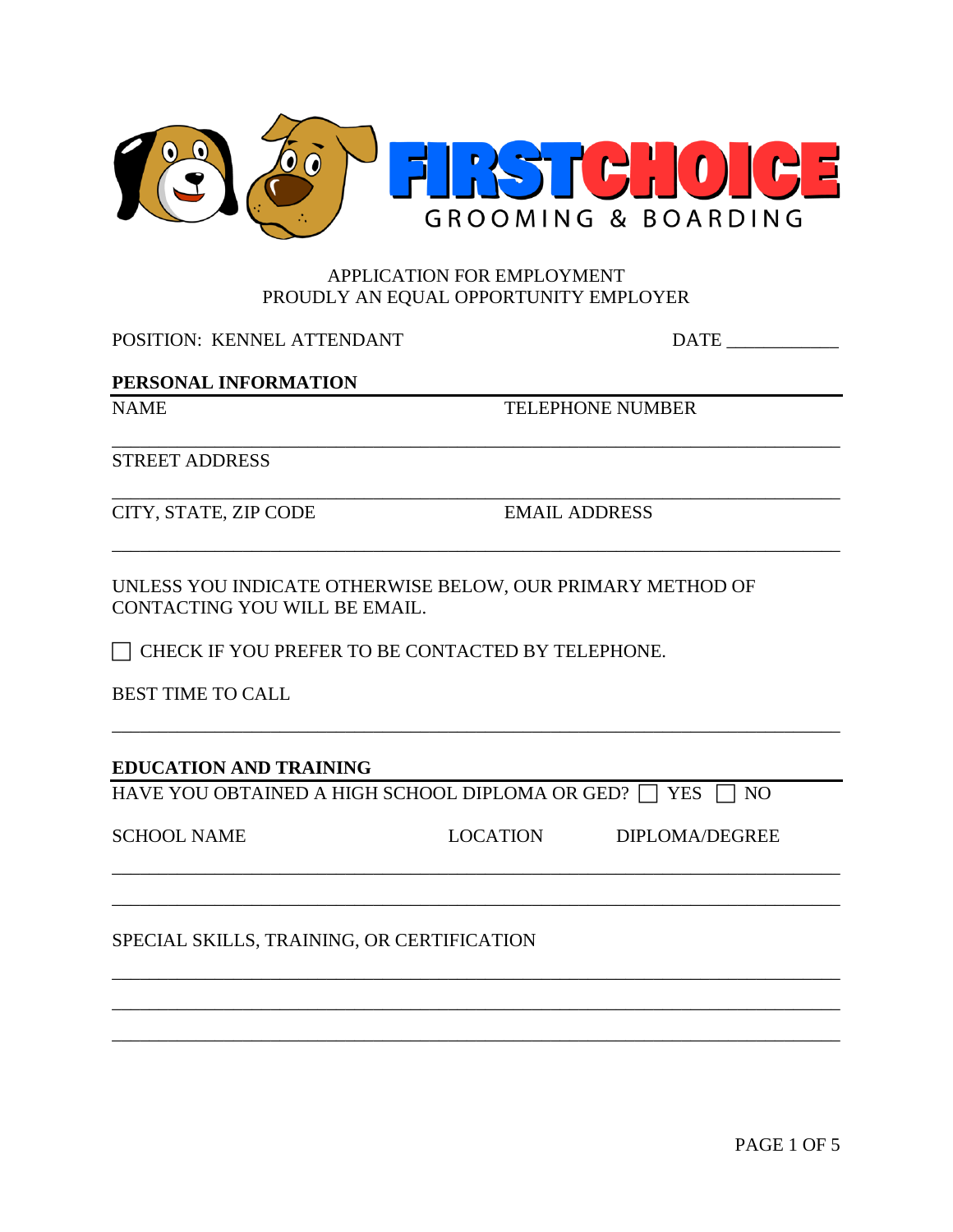## **EMPLOYMENT HISTORY**

BEGIN WITH YOUR MOST RECENT EMPLOYMENT. YOU MAY INCLUDE VOLUNTEER WORK IF YOU HAVE NOT HAD AT LEAST FOUR EMPLOYERS.

| 1. START DATE             |                 | END DATE COMPANY NAME    | CITY, STATE             |
|---------------------------|-----------------|--------------------------|-------------------------|
| <b>TITLE AND DUTIES</b>   |                 |                          |                         |
| <b>REASON FOR LEAVING</b> |                 | <b>SUPERVISOR'S NAME</b> | <b>TELEPHONE NUMBER</b> |
| 2. START DATE             | <b>END DATE</b> | <b>COMPANY NAME</b>      | CITY, STATE             |
| <b>TITLE AND DUTIES</b>   |                 |                          |                         |
| <b>REASON FOR LEAVING</b> |                 | <b>SUPERVISOR'S NAME</b> | <b>TELEPHONE NUMBER</b> |
| 3. START DATE             | <b>END DATE</b> | <b>COMPANY NAME</b>      | CITY, STATE             |
| <b>TITLE AND DUTIES</b>   |                 |                          |                         |
| <b>REASON FOR LEAVING</b> |                 | <b>SUPERVISOR'S NAME</b> | <b>TELEPHONE NUMBER</b> |
| <b>4. START DATE</b>      | <b>END DATE</b> | <b>COMPANY NAME</b>      | CITY, STATE             |
| <b>TITLE AND DUTIES</b>   |                 |                          |                         |
| <b>REASON FOR LEAVING</b> |                 | <b>SUPERVISOR'S NAME</b> | <b>TELEPHONE NUMBER</b> |
|                           |                 |                          |                         |

MAY WE CONTACT YOUR CURRENT EMPLOYER?  $\Box$  YES  $\Box$  NO  $\Box$  NOT APPLICABLE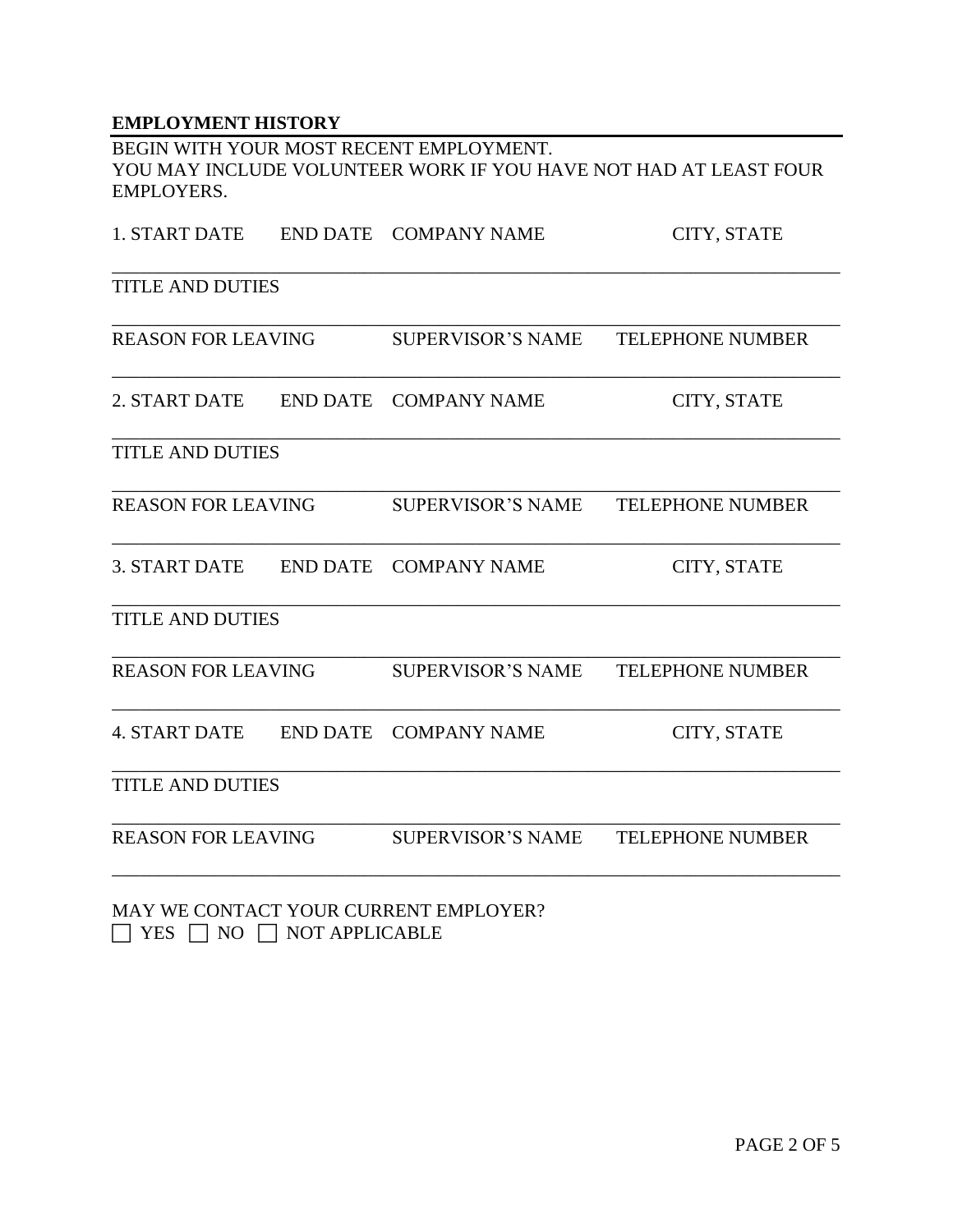#### **AVAILABILITY**

# ON THE CHART BELOW, PLEASE CROSS OUT THE TIMES AND DAYS WHEN YOU ARE **NOT** AVAILABLE TO WORK DURING AN ORDINARY WEEK.

|                   | SUN. | MON. | TUE. | WED. | THU. | FRI. | SAT. |
|-------------------|------|------|------|------|------|------|------|
| 6:00 AM-6:30 AM   |      |      |      |      |      |      |      |
| 6:30 AM-7:00 AM   |      |      |      |      |      |      |      |
| 7:00 AM-7:30 AM   |      |      |      |      |      |      |      |
| 7:30 AM-8:00 AM   |      |      |      |      |      |      |      |
| 8:00 AM-8:30 AM   |      |      |      |      |      |      |      |
| 8:30 AM-9:00 AM   |      |      |      |      |      |      |      |
| 9:00 AM-9:30 AM   |      |      |      |      |      |      |      |
| 9:30 AM-10:00 AM  |      |      |      |      |      |      |      |
| 10:00 AM-10:30 AM |      |      |      |      |      |      |      |
| 10:30 AM-11:00 AM |      |      |      |      |      |      |      |
| 11:00 AM-11:30 AM |      |      |      |      |      |      |      |
| 11:30 AM-12:00 PM |      |      |      |      |      |      |      |
| 12:00 PM-12:30 PM |      |      |      |      |      |      |      |
| 12:30 PM-1:00 PM  |      |      |      |      |      |      |      |
| 1:00 PM-1:30 PM   |      |      |      |      |      |      |      |
| 1:30 PM-2:00 PM   |      |      |      |      |      |      |      |
| 2:00 PM-2:30 PM   |      |      |      |      |      |      |      |
| 2:30 PM-3:00 PM   |      |      |      |      |      |      |      |
| 3:00 PM-3:30 PM   |      |      |      |      |      |      |      |
| 3:30 PM-4:00 PM   |      |      |      |      |      |      |      |
| 4:00 PM-4:30 PM   |      |      |      |      |      |      |      |
| 4:30 PM-5:00 PM   |      |      |      |      |      |      |      |
| 5:00 PM-5:30 PM   |      |      |      |      |      |      |      |
| 5:30 PM-6:00 PM   |      |      |      |      |      |      |      |
| 6:00 PM-6:30 PM   |      |      |      |      |      |      |      |
| 6:30 PM-7:00 PM   |      |      |      |      |      |      |      |
| 7:00 PM-7:30 PM   |      |      |      |      |      |      |      |
| 7:30 PM-8:00 PM   |      |      |      |      |      |      |      |

## WHEN ARE YOU ABLE TO START?

### ARE THERE ANY DATES YOU KNOW NOW YOU WILL NOT BE ABLE TO WORK?

\_\_\_\_\_\_\_\_\_\_\_\_\_\_\_\_\_\_\_\_\_\_\_\_\_\_\_\_\_\_\_\_\_\_\_\_\_\_\_\_\_\_\_\_\_\_\_\_\_\_\_\_\_\_\_\_\_\_\_\_\_\_\_\_\_\_\_\_\_\_\_\_\_\_\_\_\_\_

\_\_\_\_\_\_\_\_\_\_\_\_\_\_\_\_\_\_\_\_\_\_\_\_\_\_\_\_\_\_\_\_\_\_\_\_\_\_\_\_\_\_\_\_\_\_\_\_\_\_\_\_\_\_\_\_\_\_\_\_\_\_\_\_\_\_\_\_\_\_\_\_\_\_\_\_\_\_ \_\_\_\_\_\_\_\_\_\_\_\_\_\_\_\_\_\_\_\_\_\_\_\_\_\_\_\_\_\_\_\_\_\_\_\_\_\_\_\_\_\_\_\_\_\_\_\_\_\_\_\_\_\_\_\_\_\_\_\_\_\_\_\_\_\_\_\_\_\_\_\_\_\_\_\_\_\_

\_\_\_\_\_\_\_\_\_\_\_\_\_\_\_\_\_\_\_\_\_\_\_\_\_\_\_\_\_\_\_\_\_\_\_\_\_\_\_\_\_\_\_\_\_\_\_\_\_\_\_\_\_\_\_\_\_\_\_\_\_\_\_\_\_\_\_\_\_\_\_\_\_\_\_\_\_\_ \_\_\_\_\_\_\_\_\_\_\_\_\_\_\_\_\_\_\_\_\_\_\_\_\_\_\_\_\_\_\_\_\_\_\_\_\_\_\_\_\_\_\_\_\_\_\_\_\_\_\_\_\_\_\_\_\_\_\_\_\_\_\_\_\_\_\_\_\_\_\_\_\_\_\_\_\_\_

### IS THERE ANYTHING ELSE WE SHOULD KNOW ABOUT YOUR AVAILABILITY?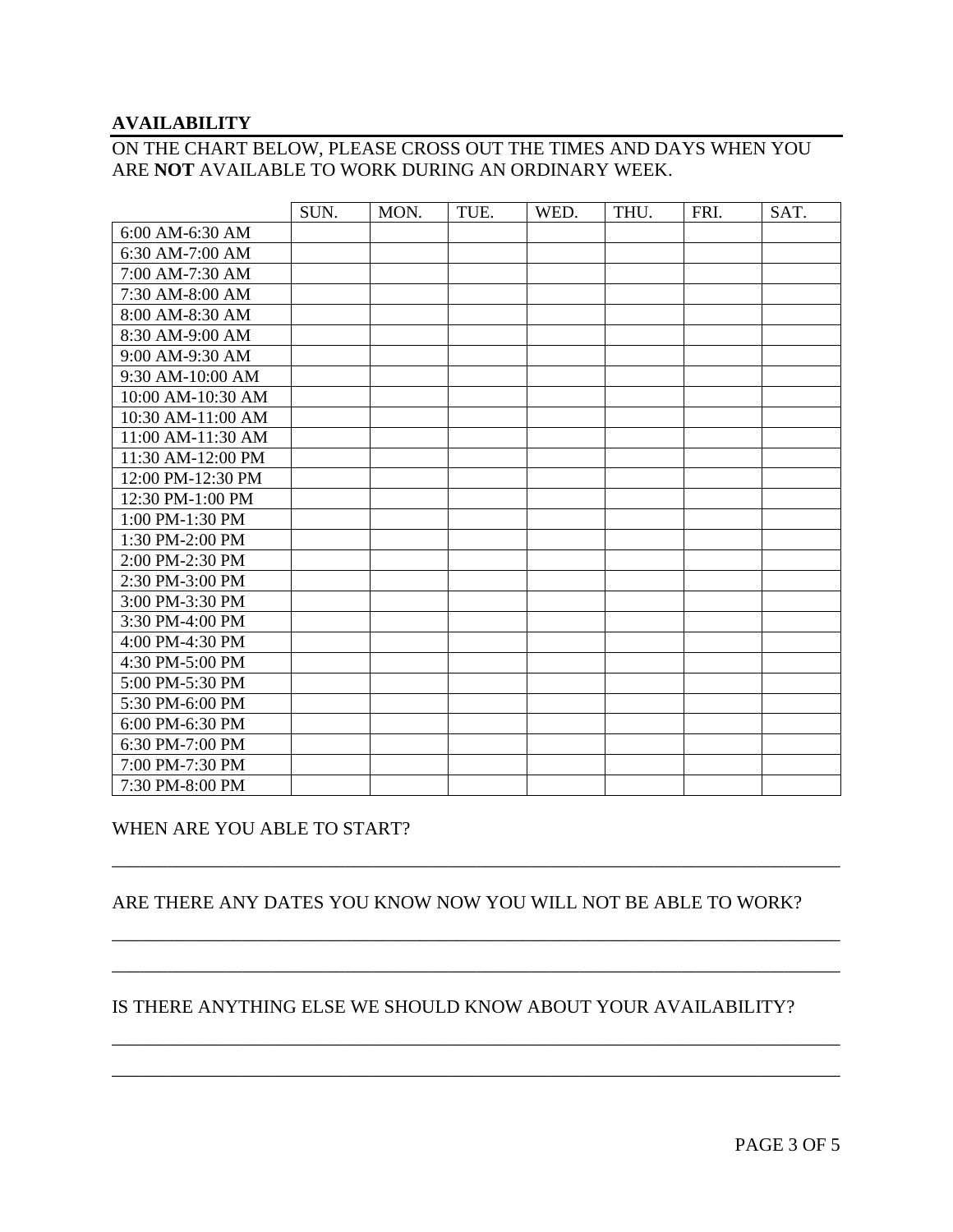**ADDITIONAL INFORMATION**

|                      | ARE YOU LEGALLY AUTHORIZED TO WORK IN THE UNITED STATES? |  |  |
|----------------------|----------------------------------------------------------|--|--|
| $\Box$ YES $\Box$ NO |                                                          |  |  |

HAVE YOU EVER BEEN CONVICTED OF A CRIME, FELONY, OR MISDEMEANOR, WHICH WOULD SUBSTANTIALLY RELATE TO THE POSITION FOR WHICH YOU ARE APPLYING, OR WHICH WOULD AFFECT YOUR ABILITY TO BE BONDED?  $\Box$  YES  $\Box$  NO IF YOU ANSWERED "YES," PLEASE EXPLAIN.

\_\_\_\_\_\_\_\_\_\_\_\_\_\_\_\_\_\_\_\_\_\_\_\_\_\_\_\_\_\_\_\_\_\_\_\_\_\_\_\_\_\_\_\_\_\_\_\_\_\_\_\_\_\_\_\_\_\_\_\_\_\_\_\_\_\_\_\_\_\_\_\_\_\_\_\_\_\_ \_\_\_\_\_\_\_\_\_\_\_\_\_\_\_\_\_\_\_\_\_\_\_\_\_\_\_\_\_\_\_\_\_\_\_\_\_\_\_\_\_\_\_\_\_\_\_\_\_\_\_\_\_\_\_\_\_\_\_\_\_\_\_\_\_\_\_\_\_\_\_\_\_\_\_\_\_\_

| ARE YOU AT LEAST 14 YEARS OLD? $\Box$ YES $\Box$ NO |  |  |
|-----------------------------------------------------|--|--|
|-----------------------------------------------------|--|--|

| ARE YOU ABLE TO GET TO WORK BY YOURSELF, WITHOUT RELYING ON |  |
|-------------------------------------------------------------|--|
| SOMEBODY ELSE? $\Box$ YES $\Box$ NO                         |  |

WHY DO YOU WANT TO WORK AT FIRST CHOICE GROOMING AND BOARDING?

\_\_\_\_\_\_\_\_\_\_\_\_\_\_\_\_\_\_\_\_\_\_\_\_\_\_\_\_\_\_\_\_\_\_\_\_\_\_\_\_\_\_\_\_\_\_\_\_\_\_\_\_\_\_\_\_\_\_\_\_\_\_\_\_\_\_\_\_\_\_\_\_\_\_\_\_\_\_ \_\_\_\_\_\_\_\_\_\_\_\_\_\_\_\_\_\_\_\_\_\_\_\_\_\_\_\_\_\_\_\_\_\_\_\_\_\_\_\_\_\_\_\_\_\_\_\_\_\_\_\_\_\_\_\_\_\_\_\_\_\_\_\_\_\_\_\_\_\_\_\_\_\_\_\_\_\_ \_\_\_\_\_\_\_\_\_\_\_\_\_\_\_\_\_\_\_\_\_\_\_\_\_\_\_\_\_\_\_\_\_\_\_\_\_\_\_\_\_\_\_\_\_\_\_\_\_\_\_\_\_\_\_\_\_\_\_\_\_\_\_\_\_\_\_\_\_\_\_\_\_\_\_\_\_\_

\_\_\_\_\_\_\_\_\_\_\_\_\_\_\_\_\_\_\_\_\_\_\_\_\_\_\_\_\_\_\_\_\_\_\_\_\_\_\_\_\_\_\_\_\_\_\_\_\_\_\_\_\_\_\_\_\_\_\_\_\_\_\_\_\_\_\_\_\_\_\_\_\_\_\_\_\_\_ \_\_\_\_\_\_\_\_\_\_\_\_\_\_\_\_\_\_\_\_\_\_\_\_\_\_\_\_\_\_\_\_\_\_\_\_\_\_\_\_\_\_\_\_\_\_\_\_\_\_\_\_\_\_\_\_\_\_\_\_\_\_\_\_\_\_\_\_\_\_\_\_\_\_\_\_\_\_

IS THERE ANYTHING ELSE YOU WOULD LIKE US TO KNOW ABOUT YOU?

| <b>REFERENCES</b>       |                   |                        |
|-------------------------|-------------------|------------------------|
| 1. NAME                 | <b>ADDRESS</b>    |                        |
| <b>TELEPHONE NUMBER</b> | <b>OCCUPATION</b> | <b>RELATION TO YOU</b> |
| 2. NAME                 | <b>ADDRESS</b>    |                        |
| <b>TELEPHONE NUMBER</b> | <b>OCCUPATION</b> | <b>RELATION TO YOU</b> |
| 3. NAME                 | <b>ADDRESS</b>    |                        |
| <b>TELEPHONE NUMBER</b> | <b>OCCUPATION</b> | <b>RELATION TO YOU</b> |